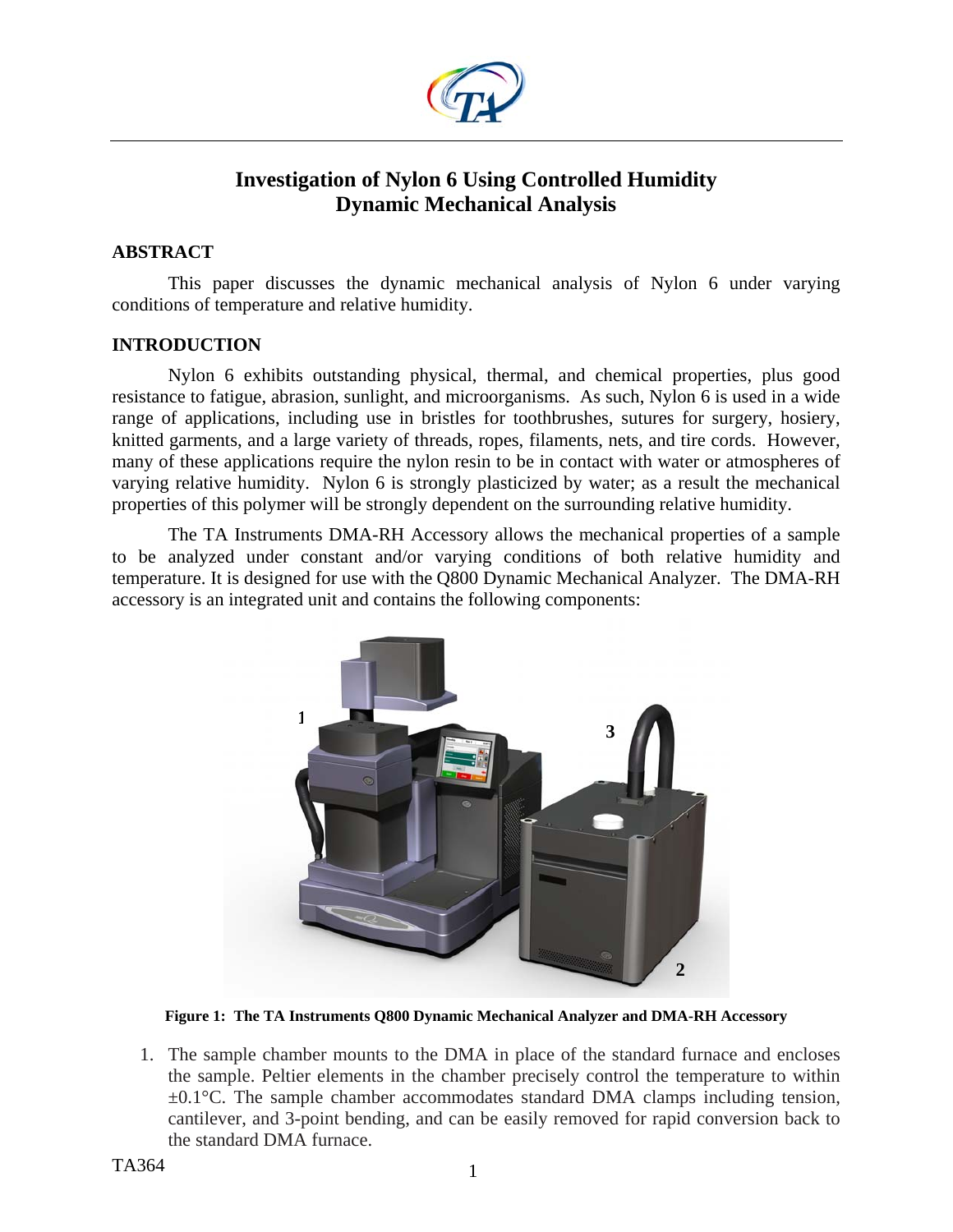- 2. The DMA-RH Accessory contains the humidifier and electronics which continuously monitor and control temperature and humidity of the sample chamber. The DMA Q800 and the DMA-RH Accessory are fully software-integrated.
- 3. A heated vapor transfer line is maintained above the dew point temperature of the humidified gas in order to avoid condensation and provide accurate results.



**Figure 2: Sample Chamber of the DMA-RH Accessory**

The DMA-RH accessory allows for the control of temperature over the range  $5-120^{\circ}C$ , and humidity over the range 5-95% RH. As such, it is well-suited to investigate the Nylon 6 and other polymeric materials which exhibit a glass transition within this temperature range.

## **RESULTS & DISCUSSION**

A rectangular Nylon 6 sample of dimension 10.8 mm x 12.8 mm x 0.83 mm was cut from a larger sheet and placed into a single cantilever clamp on the DMA Q800. It is important to minimize the thickness of the sample to facilitate efficient water transfer throughout the polymer matrix. The sample was analyzed at a frequency of 1 Hz and amplitude of 15  $\mu$ m (~0.03%) strain) over the temperature range 10-100°C at a variety of constant humidity conditions; 5%, 20%, 50% and 80% RH. The resultant storage modulus and tan delta are shown in Figure 3.



**Figure 3: DMA Results for Nylon 6 at a Variety of Constant RH Conditions**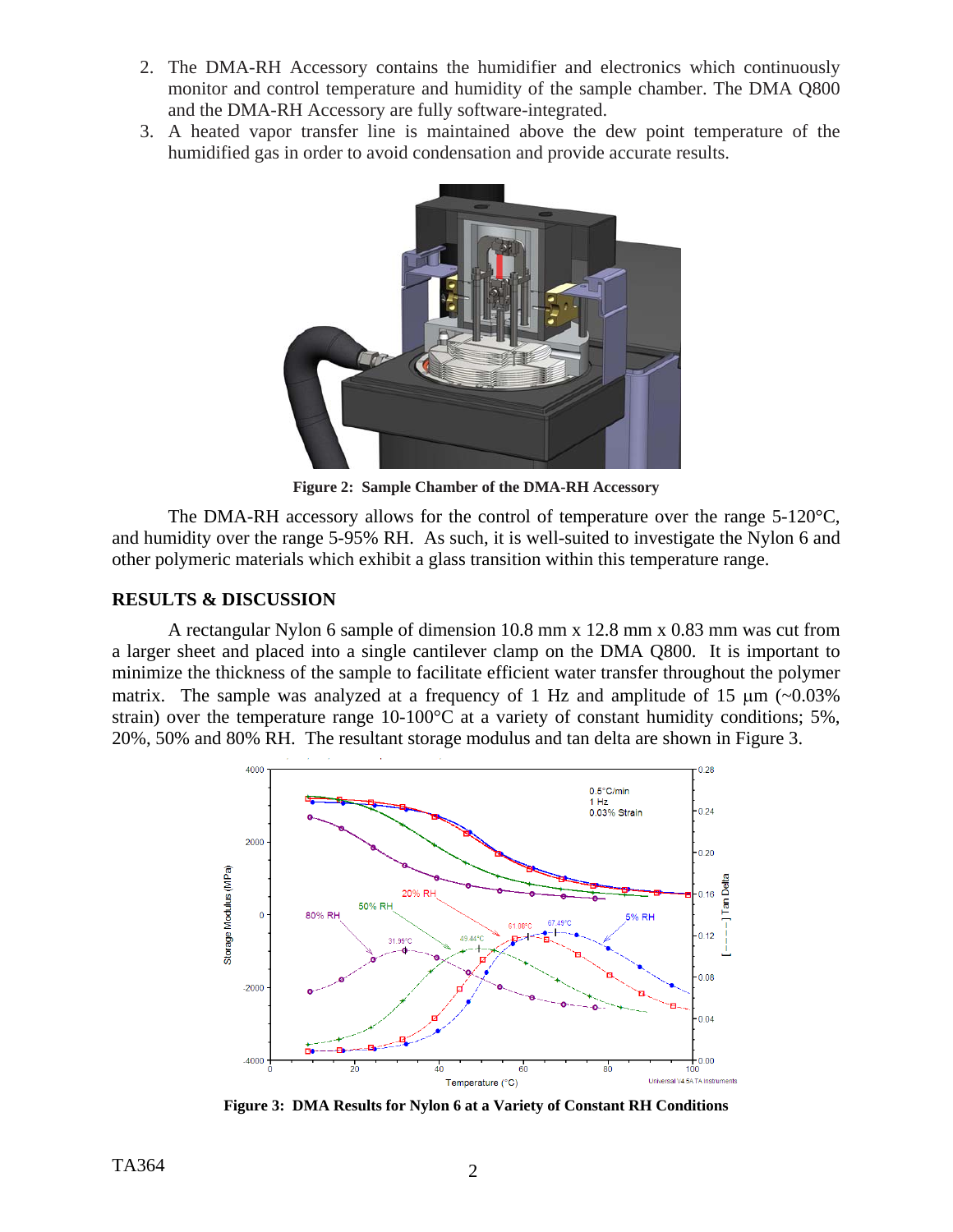The data in Figure 3 clearly demonstrate the effect of relative humidity on the mechanical properties of Nylon 6. As expected, the increased water activity in the atmosphere allows for plasticization of the Nylon resin. Note that the most dramatic effect is seen at RH levels above 50%, where a 30% increase in RH causes an 18°C shift in the glass transition temperature (as measured by the peak in tan delta).

The DMA-RH Accessory allows for flexibility in control of the temperature/RH combination. Experiments can also be performed under dynamic humidity control, while holding temperature constant. The data in Figure 4 contain the results Nylon 6 held isothermal at 50°C, wh[i](#page-2-0)le increasing the humidity at  $0.2\%$  RH/min<sup>i</sup> over the range 5-95% RH. Under these dynamic RH conditions, the glass transition of the Nylon 6 is identified by the peak in tan delta at 50% RH.



**Figure 4: Glass Transition of Nylon 6 at 50°C as a Function of Relative Humidity** 

### **CONCLUSIONS**

1

The data presented illustrates the plasticizing effect of water on Nylon 6. The glass transition temperature of the resin is a strong function of the imposed relative humidity. It is also possible to detect an isothermal glass transition as a function of dynamic RH conditions. The TA Instruments Q800 DMA and DMA-RH Accessory provide the ideal platform for the study of relative humidity effects on the mechanical properties of polymeric materials.

<span id="page-2-0"></span> $TA364$  3 <sup>i</sup> The RH ramp was composed of a series of short isohume steps, 1%RH /5 min hold.